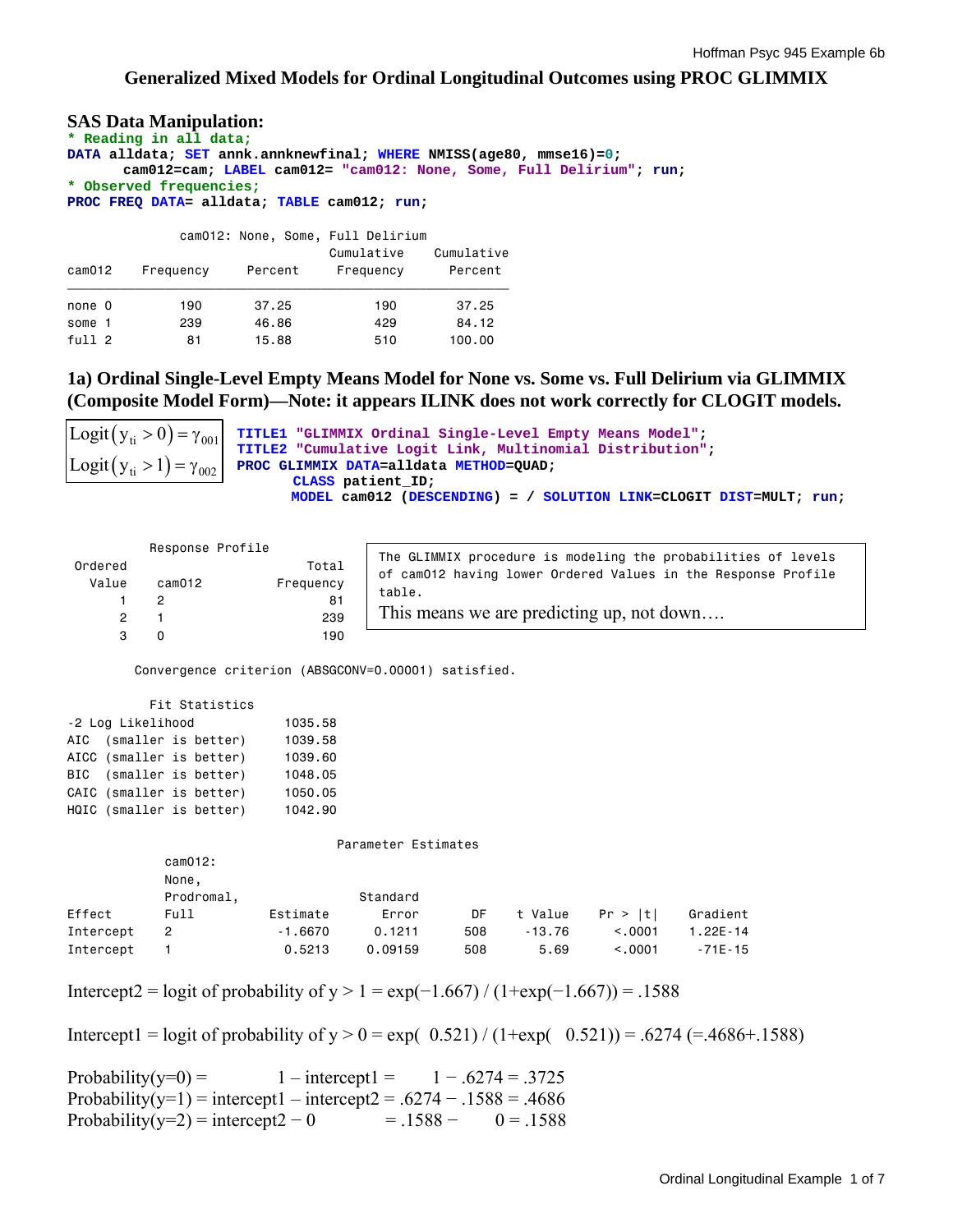### **1b) Ordinal Empty Means, Random Intercept Only Model (same random intercept both sub-models)**

```
TITLE1 "GLIMMIX Ordinal Empty Means, Random Intercept Model"; 
TITLE2 "Cumulative Logit Link, Multinomial Response Distribution"; 
PROC GLIMMIX DATA=alldata NOCLPRINT NOITPRINT METHOD=QUAD(QPOINTS=15) GRADIENT; 
      CLASS patient_ID; 
      MODEL cam012 (DESCENDING) = / SOLUTION LINK=CLOGIT DIST=MULT; 
      RANDOM INTERCEPT / TYPE=UN SUBJECT=patient_ID; 
              COVTEST "Need Random Intercept?" 0; * Test if G matrix (1,1)=0; RUN; 
run; 
          Fit Statistics 
-2 Log Likelihood 978.26 
AIC (smaller is better) 984.26
AICC (smaller is better) 984.31
BIC (smaller is better) 991.79<br>CAIC (smaller is better) 994.79
CAIC (smaller is better)
HQIC (smaller is better) 987.30
            Covariance Parameter Estimates 
Cov Standard
Parm Subject Estimate Error Gradient
UN(1,1) PATIENT_ID 1.2547 0.3480 -0.00002 
                            Solutions for Fixed Effects 
            cam012: 
            None, 
           Prodromal, Standard
Effect Full Estimate Error DF t Value Pr > |t| Gradient 
Intercept 2 -2.0423 0.1920 90 -10.63 <.0001 -0.00008 
الله المحدد 10.63 × 10.00008 c. 0001 = 0.00008<br>Intercept 1 0.6855 0.1640 90 4.18 <.0001 0.000062
                     Tests of Covariance Parameters 
                        Based on the Likelihood 
Label DF -2 Log Like ChiSq Pr > ChiSq Note 
Need Random Intercept? 1 1035.58 57.32 <.0001 MI This matches the -2ΔLL
MI: P-value based on a mixture of chi-squares. 
Logit (y_{ti} > 0) = \gamma_{001} + U_{0i}Logit (y_{ti} > 1) = \gamma_{002} + U_{0i}
```
The fixed effects for the intercepts are not the same as in the previous model. This is for two reasons:

- (1) They are conditional on the random intercept (i.e., expected proportions for someone with  $U_{0i} = 0$ ). So for that kind of person, the probability of  $y > 1 = \exp(-2.0411) / (1 + \exp(-2.0411)) = .115$  (not .159), and the probability of  $y > 0 = exp(0.6855) / (1+exp(0.06855)) = .665$  (not .627).
- (2) They are scaled differently because there is now more total variance in the outcome: Total variance = Var(U<sub>0i</sub>) + Var(e<sub>ti</sub>) = 12547 +  $\pi^2/3$  = 1.2547 + 3.29 = 4.539 = only 3.29 in previous single-level model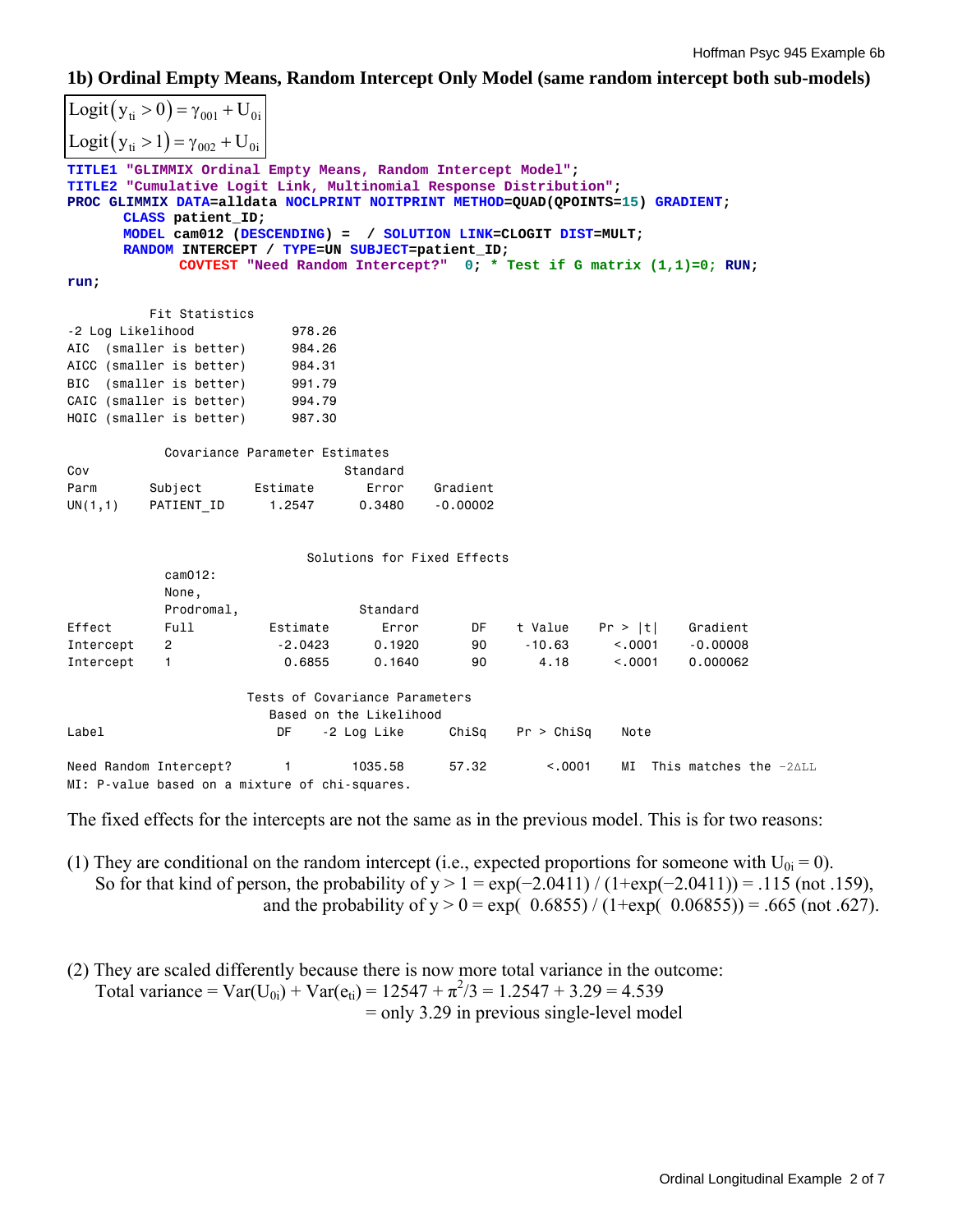# **1c) Ordinal Mixed Model: Adding a Fixed Slope and a Random Slope for Days Since Hospital Admission (0=Day Hospitalized)**

|                                                           |                                                                                                        | Logit $(y_{ti} > 0) = \gamma_{001} + (\gamma_{10} + U_{1i})(Day_{ti}) + U_{0i}$                                                                                                                                                                                                                                                                                                                                                                               |                                                      |            |                    |                     |                                                               |  |  |
|-----------------------------------------------------------|--------------------------------------------------------------------------------------------------------|---------------------------------------------------------------------------------------------------------------------------------------------------------------------------------------------------------------------------------------------------------------------------------------------------------------------------------------------------------------------------------------------------------------------------------------------------------------|------------------------------------------------------|------------|--------------------|---------------------|---------------------------------------------------------------|--|--|
|                                                           |                                                                                                        |                                                                                                                                                                                                                                                                                                                                                                                                                                                               |                                                      |            |                    |                     |                                                               |  |  |
|                                                           | Logit( $y_{ti} > 1$ ) = $\gamma_{002} + (\gamma_{10} + U_{1i})$ (Day <sub>ti</sub> ) + U <sub>0i</sub> |                                                                                                                                                                                                                                                                                                                                                                                                                                                               |                                                      |            |                    |                     |                                                               |  |  |
|                                                           | CLASS patient ID;                                                                                      | TITLE1 "GLIMMIX Ordinal Mixed Model -- Adding a Fixed and Random Slope for Day";<br>TITLE2 "Cumulative Logit Link, Multinomial Response Distribution";<br>PROC GLIMMIX DATA=alldata NOCLPRINT NOITPRINT METHOD=QUAD(QPOINTS=15) GRADIENT;<br>MODEL cam012 (DESCENDING) = day / SOLUTION LINK=CLOGIT DIST=MULT;<br>RANDOM INTERCEPT day / TYPE=UN SUBJECT=patient_ID;<br>COVTEST "Need Random Slope?" . 0 0; * Leave $(1,1)$ , test if $(2,1)$ and $(2,2)$ =0; |                                                      |            |                    |                     |                                                               |  |  |
| run;                                                      |                                                                                                        |                                                                                                                                                                                                                                                                                                                                                                                                                                                               |                                                      |            |                    |                     |                                                               |  |  |
| -2 Log Likelihood                                         | Fit Statistics                                                                                         | 966.27                                                                                                                                                                                                                                                                                                                                                                                                                                                        |                                                      |            |                    |                     | Fit statistics from Fixed Linear Day, Random Intercept Model: |  |  |
| AIC                                                       | (smaller is better)                                                                                    | 978.27                                                                                                                                                                                                                                                                                                                                                                                                                                                        | -2 Log Likelihood                                    |            | Fit Statistics     | 973.70              |                                                               |  |  |
|                                                           | AICC (smaller is better)                                                                               | 978.43                                                                                                                                                                                                                                                                                                                                                                                                                                                        | AIC (smaller is better)                              |            |                    | 981.70              |                                                               |  |  |
| BIC                                                       | (smaller is better)                                                                                    | 993.33                                                                                                                                                                                                                                                                                                                                                                                                                                                        | AICC (smaller is better)                             |            |                    | 981.78              |                                                               |  |  |
|                                                           | CAIC (smaller is better)                                                                               | 999.33                                                                                                                                                                                                                                                                                                                                                                                                                                                        | BIC (smaller is better)                              |            |                    | 991.75              |                                                               |  |  |
|                                                           | HQIC (smaller is better)                                                                               | 984.34                                                                                                                                                                                                                                                                                                                                                                                                                                                        | CAIC (smaller is better)<br>HQIC (smaller is better) |            |                    | 995.75<br>985.75    |                                                               |  |  |
|                                                           |                                                                                                        |                                                                                                                                                                                                                                                                                                                                                                                                                                                               |                                                      |            |                    |                     |                                                               |  |  |
|                                                           |                                                                                                        | Covariance Parameter Estimates                                                                                                                                                                                                                                                                                                                                                                                                                                |                                                      |            |                    |                     |                                                               |  |  |
| Cov                                                       |                                                                                                        |                                                                                                                                                                                                                                                                                                                                                                                                                                                               | Standard                                             |            |                    |                     |                                                               |  |  |
| Parm                                                      | Subject                                                                                                | Estimate                                                                                                                                                                                                                                                                                                                                                                                                                                                      | Error                                                | Gradient   |                    |                     |                                                               |  |  |
| UN $(1,1)$                                                | PATIENT ID                                                                                             | 1,9373                                                                                                                                                                                                                                                                                                                                                                                                                                                        | 0.7856                                               | $-0.00005$ |                    |                     |                                                               |  |  |
| UN(2,1)                                                   | PATIENT ID                                                                                             | $-0.1871$                                                                                                                                                                                                                                                                                                                                                                                                                                                     | 0.1484                                               | $-0.0004$  |                    |                     |                                                               |  |  |
| UN(2, 2)                                                  | PATIENT ID                                                                                             | 0.06592                                                                                                                                                                                                                                                                                                                                                                                                                                                       | 0.04296                                              | $-0.00092$ |                    |                     |                                                               |  |  |
|                                                           |                                                                                                        |                                                                                                                                                                                                                                                                                                                                                                                                                                                               | Solutions for Fixed Effects                          |            |                    |                     |                                                               |  |  |
|                                                           | cam012:<br>None,                                                                                       |                                                                                                                                                                                                                                                                                                                                                                                                                                                               |                                                      |            |                    |                     |                                                               |  |  |
|                                                           | Prodromal,                                                                                             |                                                                                                                                                                                                                                                                                                                                                                                                                                                               | Standard                                             |            |                    |                     |                                                               |  |  |
| Effect                                                    | Full                                                                                                   | Estimate                                                                                                                                                                                                                                                                                                                                                                                                                                                      | Error                                                | DF         | t Value<br>$-7.20$ | Pr >  t <br>< 0.001 | Gradient                                                      |  |  |
| Intercept                                                 | $\overline{2}$<br>$\mathbf{1}$                                                                         | $-1.8576$                                                                                                                                                                                                                                                                                                                                                                                                                                                     | 0.2582                                               | 90         | 4.38               |                     | $-0.0002$                                                     |  |  |
| Intercept                                                 |                                                                                                        | 1,0682<br>$-0.09879$                                                                                                                                                                                                                                                                                                                                                                                                                                          | 0.2437<br>0.05501                                    | 90<br>84   | $-1.80$            | < 0.0001<br>0.0761  | 0.000104<br>$-0.00088$                                        |  |  |
| day                                                       |                                                                                                        |                                                                                                                                                                                                                                                                                                                                                                                                                                                               |                                                      |            |                    |                     |                                                               |  |  |
| Tests of Covariance Parameters<br>Based on the Likelihood |                                                                                                        |                                                                                                                                                                                                                                                                                                                                                                                                                                                               |                                                      |            |                    |                     |                                                               |  |  |
| Label                                                     |                                                                                                        | DF<br>-2 Log Like                                                                                                                                                                                                                                                                                                                                                                                                                                             | ChiSq                                                |            | Pr > Chisq         | Note                |                                                               |  |  |
| Need Random Slope?                                        |                                                                                                        | $\mathfrak{p}$<br>973.70                                                                                                                                                                                                                                                                                                                                                                                                                                      | 7.44                                                 |            | 0.0153             | МI                  | This matches the $-2$ $\wedge$ LL                             |  |  |
|                                                           |                                                                                                        | MI: P-value based on a mixture of chi-squares.                                                                                                                                                                                                                                                                                                                                                                                                                |                                                      |            |                    |                     |                                                               |  |  |

Interpret the fixed intercept 2:

Interpret the fixed intercept 1:

Interpret the fixed linear effect of day: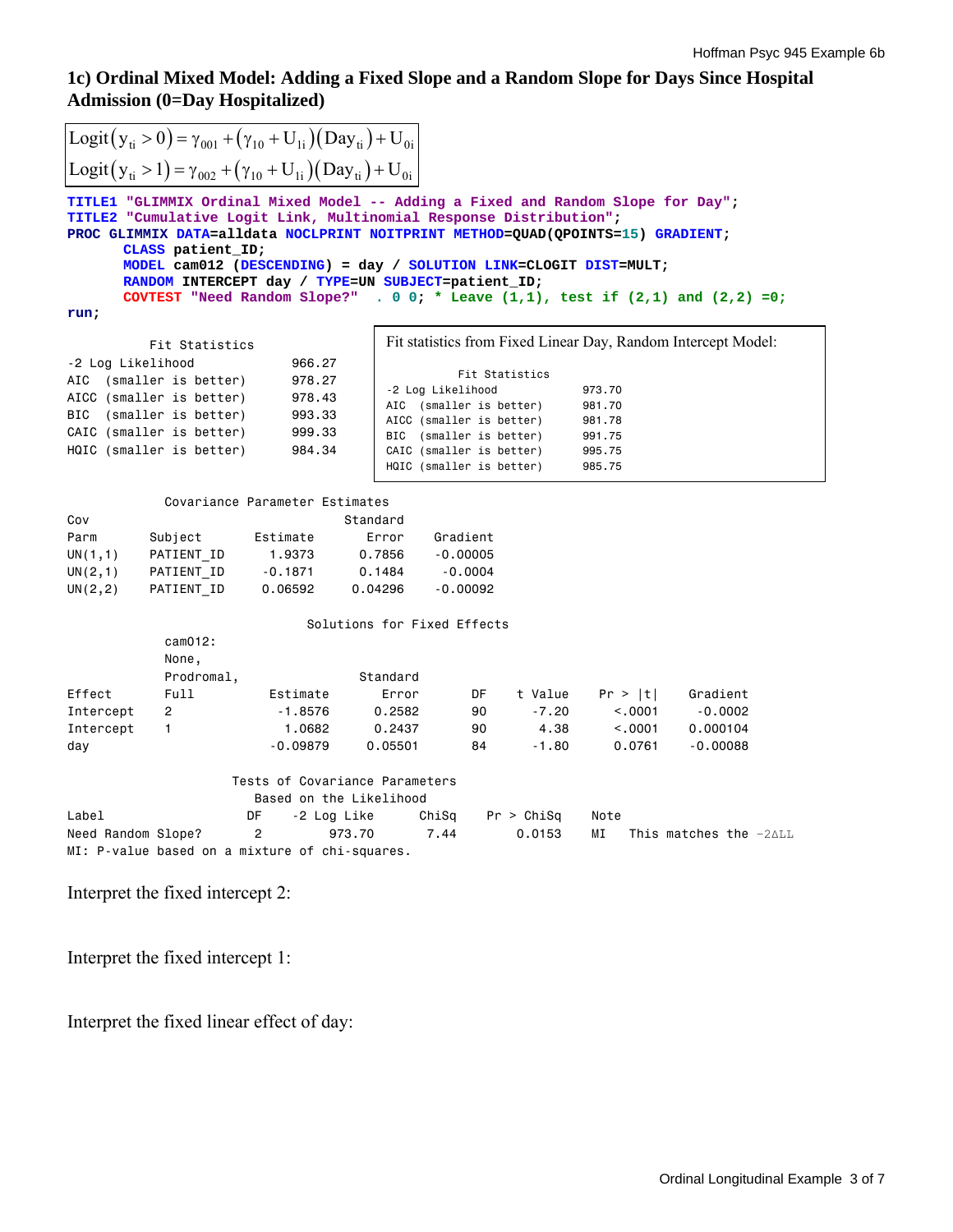## **2a) Ordinal Mixed Model: Effects of MMSE on Intercept and Slope**

| Logit $(y_{ti} > 0) = \gamma_{001} + (\gamma_{10} + U_{1i})(Day_{ti}) + \gamma_{01}(MMSE_i - 16) + \gamma_{11}(MMSE_i - 16)(Day_{ti}) + U_{0i}$                                                                                                                                                                                                                                                                                                                                                                       |                                                                                            |                                |                                |                             |         |                          |            |  |
|-----------------------------------------------------------------------------------------------------------------------------------------------------------------------------------------------------------------------------------------------------------------------------------------------------------------------------------------------------------------------------------------------------------------------------------------------------------------------------------------------------------------------|--------------------------------------------------------------------------------------------|--------------------------------|--------------------------------|-----------------------------|---------|--------------------------|------------|--|
| Logit $(y_{ti} > 1) = \gamma_{002} + (\gamma_{10} + U_{1i})(Day_{ti}) + \gamma_{01}(MMSE_i - 16) + \gamma_{11}(MMSE_i - 16)(Day_{ti}) + U_{0i}$                                                                                                                                                                                                                                                                                                                                                                       |                                                                                            |                                |                                |                             |         |                          |            |  |
| TITLE1 "GLIMMIX Ordinal Mixed Model -- Effects of MMSE on Intercept and Slope";<br>TITLE2 "Cumulative Logit Link, Multinomial Response Distribution";<br>PROC GLIMMIX DATA=alldata NOCLPRINT NOITPRINT METHOD=QUAD(QPOINTS=15) GRADIENT;<br>CLASS patient ID;<br>MODEL cam012 (DESCENDING) = day mmse16 day*mmse16 / SOLUTION LINK=CLOGIT DIST=MULT;<br>RANDOM INTERCEPT day / TYPE=UN SUBJECT=patient_ID;<br>COVTEST "Still Need Random Intercept?"<br>0 0 0;<br>COVTEST "Still Need Random Slope?"<br>. 00;<br>run; |                                                                                            |                                |                                |                             |         |                          |            |  |
|                                                                                                                                                                                                                                                                                                                                                                                                                                                                                                                       | NOTE: GCONV convergence criterion satisfied.                                               |                                |                                |                             |         |                          |            |  |
| <b>FROM THE LOG:</b>                                                                                                                                                                                                                                                                                                                                                                                                                                                                                                  | NOTE: At least one element of the (projected) gradient is greater than 1e-3.               |                                |                                |                             |         |                          |            |  |
|                                                                                                                                                                                                                                                                                                                                                                                                                                                                                                                       | Fit Statistics                                                                             |                                |                                |                             |         |                          |            |  |
| -2 Log Likelihood                                                                                                                                                                                                                                                                                                                                                                                                                                                                                                     |                                                                                            | 941.85                         |                                |                             |         |                          |            |  |
| AIC                                                                                                                                                                                                                                                                                                                                                                                                                                                                                                                   | (smaller is better)                                                                        | 957.85                         |                                |                             |         |                          |            |  |
|                                                                                                                                                                                                                                                                                                                                                                                                                                                                                                                       | AICC (smaller is better)                                                                   | 958.14                         |                                |                             |         |                          |            |  |
| BIC                                                                                                                                                                                                                                                                                                                                                                                                                                                                                                                   | (smaller is better)                                                                        | 977.94                         |                                |                             |         |                          |            |  |
|                                                                                                                                                                                                                                                                                                                                                                                                                                                                                                                       | CAIC (smaller is better)                                                                   | 985.94                         |                                |                             |         |                          |            |  |
|                                                                                                                                                                                                                                                                                                                                                                                                                                                                                                                       | HQIC (smaller is better)                                                                   | 965.96                         |                                |                             |         |                          |            |  |
|                                                                                                                                                                                                                                                                                                                                                                                                                                                                                                                       |                                                                                            | Covariance Parameter Estimates |                                |                             |         |                          |            |  |
| Cov                                                                                                                                                                                                                                                                                                                                                                                                                                                                                                                   |                                                                                            |                                | Standard                       |                             |         |                          |            |  |
| Parm                                                                                                                                                                                                                                                                                                                                                                                                                                                                                                                  | Subject                                                                                    | Estimate                       | Error                          | Gradient                    |         |                          |            |  |
| UN(1,1)                                                                                                                                                                                                                                                                                                                                                                                                                                                                                                               | PATIENT ID                                                                                 | 1.5528                         | 0.6970                         | $-0.0012$                   |         |                          |            |  |
| UN(2,1)                                                                                                                                                                                                                                                                                                                                                                                                                                                                                                               | PATIENT ID                                                                                 | $-0.1970$                      | 0.1418                         | $-0.00588$                  |         |                          |            |  |
| UN(2, 2)                                                                                                                                                                                                                                                                                                                                                                                                                                                                                                              | PATIENT_ID                                                                                 | 0.06289                        | 0.04045                        | $-0.00421$                  |         |                          |            |  |
|                                                                                                                                                                                                                                                                                                                                                                                                                                                                                                                       |                                                                                            |                                |                                | Solutions for Fixed Effects |         |                          |            |  |
|                                                                                                                                                                                                                                                                                                                                                                                                                                                                                                                       | cam012:                                                                                    |                                |                                |                             |         |                          |            |  |
|                                                                                                                                                                                                                                                                                                                                                                                                                                                                                                                       | None,                                                                                      |                                |                                |                             |         |                          |            |  |
|                                                                                                                                                                                                                                                                                                                                                                                                                                                                                                                       | Prodromal,                                                                                 |                                | Standard                       |                             |         |                          |            |  |
| Effect                                                                                                                                                                                                                                                                                                                                                                                                                                                                                                                | Full                                                                                       | Estimate                       | Error                          | DF                          | t Value | Pr >  t                  | Gradient   |  |
| Intercept                                                                                                                                                                                                                                                                                                                                                                                                                                                                                                             | 2                                                                                          | $-2.0024$                      | 0.2614                         | 89                          | -7.66   | < .0001                  | $-0.00085$ |  |
| Intercept                                                                                                                                                                                                                                                                                                                                                                                                                                                                                                             | $\mathbf{1}$                                                                               | 0.9388                         | 0.2427                         | 89                          | 3.87    | 0.0002                   | 0.00126    |  |
| day                                                                                                                                                                                                                                                                                                                                                                                                                                                                                                                   |                                                                                            | $-0.1255$                      | 0.05860                        | 83                          | $-2.14$ | 0.0352                   | 0.007006   |  |
| mmse16                                                                                                                                                                                                                                                                                                                                                                                                                                                                                                                |                                                                                            | $-0.08364$                     | 0.03233                        | 333                         | $-2.59$ | 0.0101                   | $-0.01616$ |  |
| day*mmse16                                                                                                                                                                                                                                                                                                                                                                                                                                                                                                            |                                                                                            | $-0.00822$                     | 0.008001                       | 333                         | $-1.03$ | 0.3050                   | $-0.05209$ |  |
|                                                                                                                                                                                                                                                                                                                                                                                                                                                                                                                       |                                                                                            |                                | Tests of Covariance Parameters |                             |         |                          |            |  |
|                                                                                                                                                                                                                                                                                                                                                                                                                                                                                                                       |                                                                                            |                                | Based on the Likelihood        |                             |         |                          |            |  |
| Label                                                                                                                                                                                                                                                                                                                                                                                                                                                                                                                 |                                                                                            | DF                             | -2 Log Like                    |                             | ChiSq   | Pr > Chisq               | Note       |  |
|                                                                                                                                                                                                                                                                                                                                                                                                                                                                                                                       | Still Need Random Intercept?                                                               | 3                              |                                | 986.88                      | 45.03   | < .0001<br>$\sim$ $\sim$ |            |  |
|                                                                                                                                                                                                                                                                                                                                                                                                                                                                                                                       | Still Need Random Slope?                                                                   | $\overline{c}$                 |                                | 949.46                      | 7.61    | 0.0141<br>ΜI             |            |  |
|                                                                                                                                                                                                                                                                                                                                                                                                                                                                                                                       | MI: P-value based on a mixture of chi-squares. --: Standard test with unadjusted p-values. |                                |                                |                             |         |                          |            |  |

Interpret the fixed main effect of MMSE:

Interpret the fixed interaction of MMSE by Day:

This model makes what is referred as the "proportional odds" assumption. This means that although we have estimated separate intercepts for the two sub-models, we have constrained the fixed slopes for the predictor effects to be the same for each submodel (as well as the random effects). One alternative is the nominal model, which estimates separate intercepts, fixed effects, and random effects variances for each sub-model (specified as a baseline category vs. each of the other alternatives).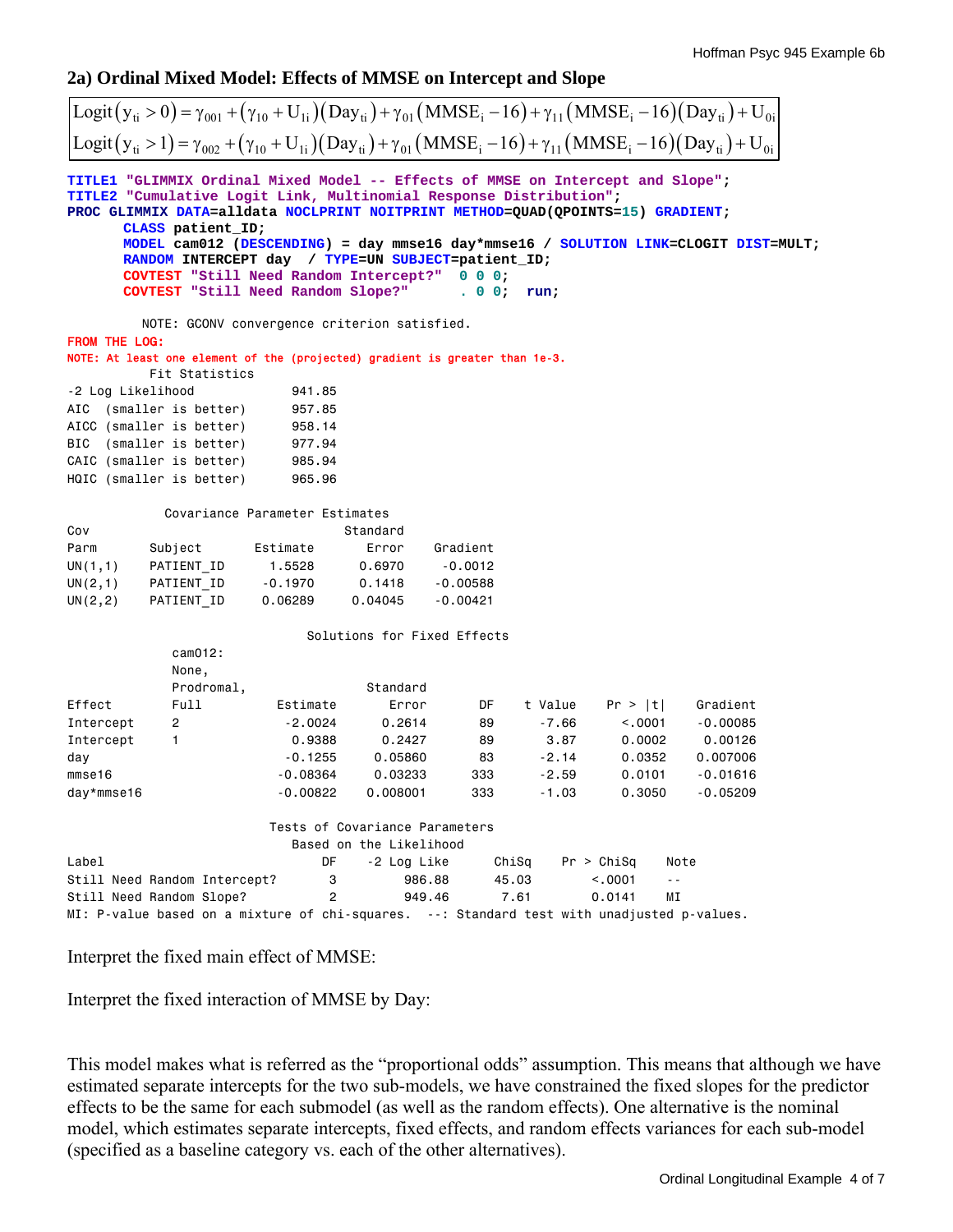**2b) Attempting the Nominal Model: Sub-models Prob(y=1 if 0 or 1, y=2 if 0 or 2)** 

| $\left[Logit(y_{ti} > 0) = \gamma_{001} + (\gamma_{101} + U_{1i1})(Day_{ti}) + \gamma_{011}(MMSE_i - 16) + \gamma_{111}(MMSE_i - 16)(Day_{ti}) + U_{0i1}\right]$                                                                       |
|----------------------------------------------------------------------------------------------------------------------------------------------------------------------------------------------------------------------------------------|
| $ \text{Logit}(y_{ti} > 1) = \gamma_{002} + (\gamma_{102} + U_{1i2})(Day_{ti}) + \gamma_{012}(MMSE_i - 16) + \gamma_{112}(MMSE_i - 16)(Day_{ti}) + U_{0i2} $                                                                           |
| TITLE1 "GLIMMIX Nominal Mixed Model -- Effects of MMSE on Intercept and Slope";<br>TITLE2 "Baseline Logit Link, Multinomial Response Distribution";<br>PROC GLIMMIX DATA=alldata NOCLPRINT NOITPRINT METHOD=QUAD(QPOINTS=15) GRADIENT; |
| CLASS patient ID cam012;<br>MODEL cam012 (REF=FIRST) = day mmse16 day*mmse16 / SOLUTION LINK=GLOGIT DIST=MULT;                                                                                                                         |
| RANDOM INTERCEPT day / TYPE=UN SUBJECT=patient ID GROUP=cam012;                                                                                                                                                                        |

**run;**

The initial estimates did not yield a valid objective function.

|          |            |          | Covariance Parameter Estimates |                |          |
|----------|------------|----------|--------------------------------|----------------|----------|
| Cov      |            |          |                                | Standard       |          |
| Parm     | Subject    | Group    | Estimate                       | Error          | Gradient |
| UN(1,1)  | PATIENT ID | cam012 1 | 1.8471                         |                |          |
| UN(2,1)  | PATIENT ID | cam012 1 | $-0.3055$                      |                |          |
| UN(2, 2) | PATIENT ID | cam012 1 | 0.05900                        | $\blacksquare$ |          |
| UN(1,1)  | PATIENT ID | cam012 2 | 3.9296                         |                |          |
| UN(2,1)  | PATIENT ID | cam012 2 | $-0.4456$                      | ٠              |          |
| UN(2, 2) | PATIENT ID | cam012 2 | 0.07355                        |                |          |
|          |            |          |                                |                |          |

We have another alternative, in which the fixed effects of predictors are allowed to vary across submodels, but the random effects variances do not.

## **2c) Ordinal Mixed Model: NON-PROPORTIONAL Effects of MMSE on Intercept and Slope**

```
TITLE1 "Ordinal Mixed Non-Proportional Model for MMSE"; 
PROC NLMIXED DATA=alldata METHOD=GAUSS TECH=QUANEW GCONV=1e-12; 
       * Must list all parms to be estimated here with start values;
       * B01 and B02 = intercepts for each equation; 
        * B's = fixed effects, now separate per equation;
       * V's = variance components in order of G matrix;
       PARMS B01=.6 B02=-1.6 
                B11day=0 B21mmse=0 B31mmseday=0
                B12day=0 B22mmse=0 B32mmseday=0 
                V11=1 V21=-.2 V22=.05; 
       * Linear predictive model;
        Y1 = B01 + B11day*day + U1*day + B21mmse*mmse16 + B31mmseday*mmse16*day + U0; 
        Y2 = B02 + B12day*day + U1*day + B22mmse*mmse16 + B32mmseday*mmse16*day + U0; 
       * Model for probability of response - writing it the shorter way;
       IF (cam=0) THEN P = 1 - (1/(1 + EXP(-Y1)));<br>ELSE IF (cam=1) THEN P = (1/(1 + EXP(-Y1))).
                                        (1/(1 + EXP(-Y1))) - (1/(1 + EXP(-Y2)));
       ELSE IF (cam=2) THEN P = (1/(1 + EXP(-Y2)));
       LL = LOG(P);MODEL cam012 ~ GENERAL(LL); 
       * Random intercept and linear slope;
       RANDOM U0 U1 ~ NORMAL([0,0],[V11,V21,V22]) SUBJECT=patient_ID; 
RUN; 
 Logit (y_{ti} > 0) = \gamma_{001} + (\gamma_{101} + U_{1i})(Day_{ti}) + \gamma_{011}(MMSE_i - 16) + \gamma_{111}(MMSE_i - 16)(Day_{ti}) + U_{0i}Logit (y_{ti} > 1) = \gamma_{002} + (\gamma_{102} + U_{1i})(Day_{ti}) + \gamma_{012}(MMSE_i - 16) + \gamma_{112}(MMSE_i - 16)(Day_{ti}) + U_{0i}
```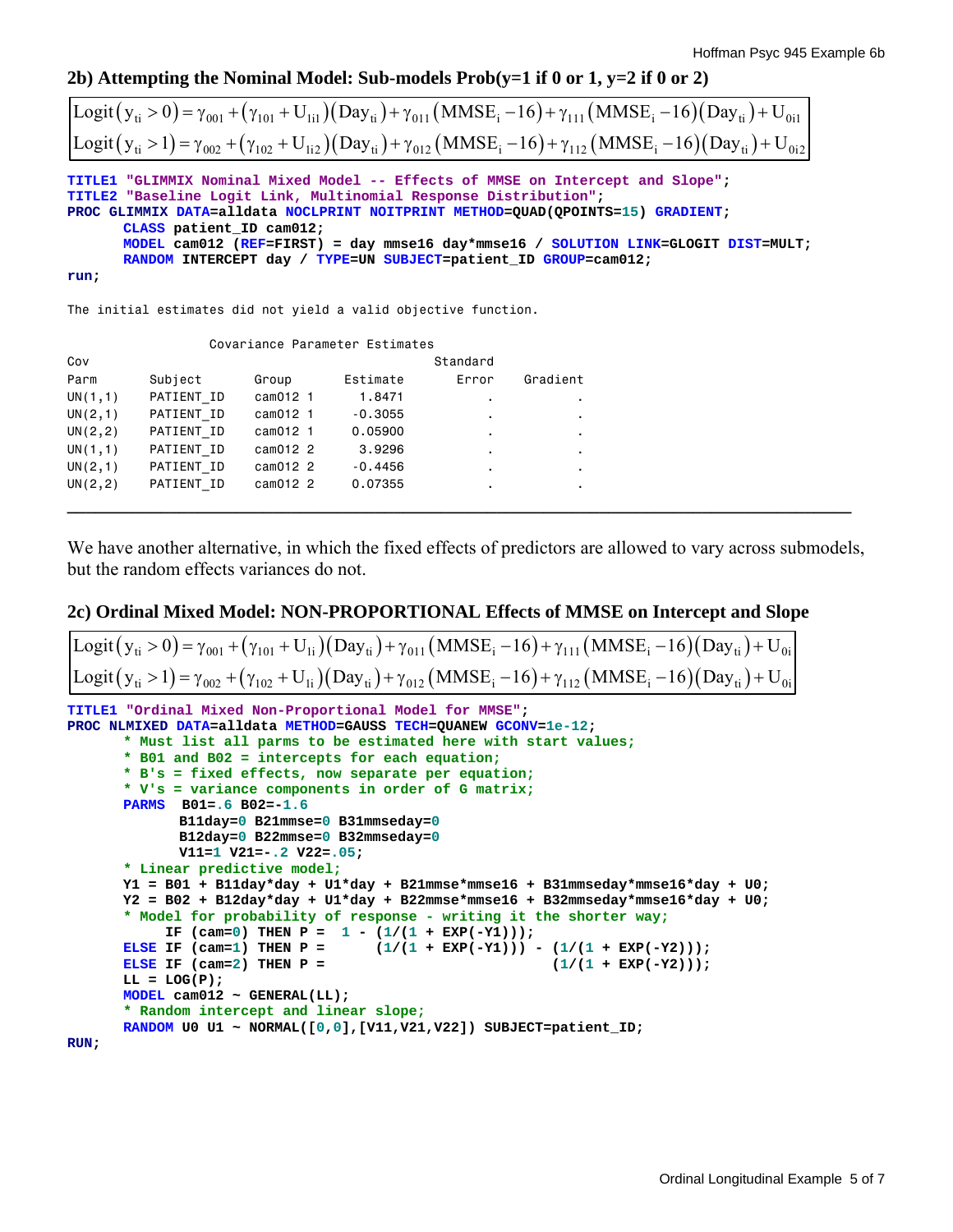NOTE: GCONV convergence criterion satisfied (and no error messages in the log!)

| Fit Statistics<br>-2 Log Likelihood<br>AIC (smaller is better)<br>AICC (smaller is better)<br>BIC (smaller is better) |            |          | 932.9<br>954.9<br>955.4<br>982.5 | Fit statistics from Proportional version of same model:<br>Fit Statistics<br>-2 Log Likelihood<br>AIC (smaller is better)<br>AICC (smaller is better)<br>(smaller is better)<br>BIC. |                     |       | 941.85 $-2\Delta L L$ (3) = 9.05<br>957.85<br>958.14<br>977.94 |            |              |
|-----------------------------------------------------------------------------------------------------------------------|------------|----------|----------------------------------|--------------------------------------------------------------------------------------------------------------------------------------------------------------------------------------|---------------------|-------|----------------------------------------------------------------|------------|--------------|
|                                                                                                                       |            |          |                                  |                                                                                                                                                                                      | Parameter Estimates |       |                                                                |            |              |
|                                                                                                                       |            | Standard |                                  |                                                                                                                                                                                      |                     |       |                                                                |            |              |
| Parameter                                                                                                             | Estimate   | Error    | DF                               |                                                                                                                                                                                      | t Value $Pr >  t $  | Alpha | Lower                                                          | Upper      | Gradient     |
| <b>B01</b>                                                                                                            | 0.8466     | 0.2425   | 89                               | 3.49                                                                                                                                                                                 | 0.0008              | 0.05  | 0.3648                                                         | 1.3284     | 1.426E-7     |
| <b>B02</b>                                                                                                            | $-1.7277$  | 0.3085   | 89                               | $-5.60$                                                                                                                                                                              | < 0.0001            | 0.05  | $-2,3406$                                                      | $-1.1147$  | $1.81E - 8$  |
| B11day                                                                                                                | $-0.1059$  | 0.06039  | 89                               | $-1.75$                                                                                                                                                                              | 0.0829              | 0.05  | $-0.2259$                                                      | 0.01409    | $-9.9E - 7$  |
| B21mmse                                                                                                               | $-0.08176$ | 0.03641  | 89                               | $-2.25$                                                                                                                                                                              | 0.0272              | 0.05  | $-0.1541$                                                      | $-0.00941$ | $-8.25E-6$   |
| B31mmseday                                                                                                            | $-0.01454$ | 0.009330 | 89                               | $-1.56$                                                                                                                                                                              | 0.1226              | 0.05  | $-0.03308$                                                     | 0.003996   | $-0.00004$   |
| B12day                                                                                                                | $-0.1515$  | 0.07616  | 89                               | $-1.99$                                                                                                                                                                              | 0.0498              | 0.05  | $-0.3028$                                                      | $-0.00016$ | $6.501E - 7$ |
| B22mmse                                                                                                               | $-0.06759$ | 0.03804  | 89                               | $-1.78$                                                                                                                                                                              | 0.0790              | 0.05  | $-0.1432$                                                      | 0.007991   | 1.199E-6     |
| B32mmseday                                                                                                            | $-0.00254$ | 0.009449 | 89                               | $-0.27$                                                                                                                                                                              | 0.7886              | 0.05  | $-0.02132$                                                     | 0.01623    | $6.219E - 6$ |
| V11                                                                                                                   | 1.2730     | 0.6449   | 89                               | 1.97                                                                                                                                                                                 | 0.0515              | 0.05  | $-0.00834$                                                     | 2,5543     | 1.418E-7     |
| V <sub>21</sub>                                                                                                       | $-0.1614$  | 0.1304   | 89                               | $-1.24$                                                                                                                                                                              | 0.2190              | 0.05  | $-0.4204$                                                      | 0.09765    | $1.014E - 6$ |
| V <sub>22</sub>                                                                                                       | 0.06281    | 0.03859  | 89                               | 1.63                                                                                                                                                                                 | 0.1072              | 0.05  | $-0.01388$                                                     | 0.1395     | $9.457E - 7$ |

 $-2\Delta LL(3) = 9.05$ ,  $p < .05$ , suggesting that each submodel needs its own set of fixed effects. However, the interaction of MMSE\*day is not significant for either submodel, and could be removed.

**\_\_\_\_\_\_\_\_\_\_\_\_\_\_\_\_\_\_\_\_\_\_\_\_\_\_\_\_\_\_\_\_\_\_\_\_\_\_\_\_\_\_\_\_\_\_\_\_\_\_\_\_\_\_\_\_\_\_\_\_\_\_\_\_\_\_\_\_\_\_\_\_\_\_\_\_\_\_\_\_\_\_\_\_\_\_\_**

#### **2d) Ordinal Mixed Non-Proportional Model: Removing MMSE\*Day Interactions**

```
Logit (y_{ti} > 0) = \gamma_{001} + (\gamma_{101} + U_{1i})(Day_{ti}) + \gamma_{011}(MMSE_i - 16) + U_{0i}Logit (y_{ti} > 1) = \gamma_{002} + (\gamma_{102} + U_{1i})(Day_{ti}) + \gamma_{012}(MMSE_i - 16) + U_{0i}
```

```
TITLE1 "Ordinal Mixed Non-Proportional Model for MMSE - No MMSE*Day"; 
PROC NLMIXED DATA=alldata METHOD=GAUSS TECH=QUANEW GCONV=1e-12; 
       * Must list all parms to be estimated here with start values;
       * B01 and B02 = intercepts for each equation; 
       * B's = fixed effects;
       * V's = variance components in order of G matrix;
      PARMS B01=.6 B02=-1.6 B11day=0 B21mmse=0 B12day=0 B22mmse=0
              V11=1 V21=-.2 V22=.05; 
       * Linear predictive model - written as single-level equation;
       Y1 = B01 + U0 + B11day*day + B21mmse*mmse16 + U1*day; 
       Y2 = B02 + U0 + B12day*day + B22mmse*mmse16 + U1*day; 
       * Model for probability of response - writing it the shorter way;
           IF (\text{cam}=0) THEN P = 1 - (1/(1 + \text{EXP}(-Y1)));
      ELSE IF (cam=1) THEN P = (1/(1 + \text{EXP}(-Y1))) - (1/(1 + \text{EXP}(-Y2)));
      ELSE IF (\text{cam}=2) THEN P = (1/(1 + \text{EXP}(-Y2)));
      LL = LOG(P);MODEL cam012 ~ GENERAL(LL); 
       * Random intercept and linear slope;
      RANDOM U0 U1 ~ NORMAL([0,0],[V11,V21,V22]) SUBJECT=patient_ID; 
RUN;
```
NOTE: GCONV convergence criterion satisfied (and no error messages in the log!)

| Fit Statistics           |       |
|--------------------------|-------|
| -2 Log Likelihood        | 936.2 |
| AIC (smaller is better)  | 954.2 |
| AICC (smaller is better) | 954.6 |
| BIC (smaller is better)  | 976.8 |